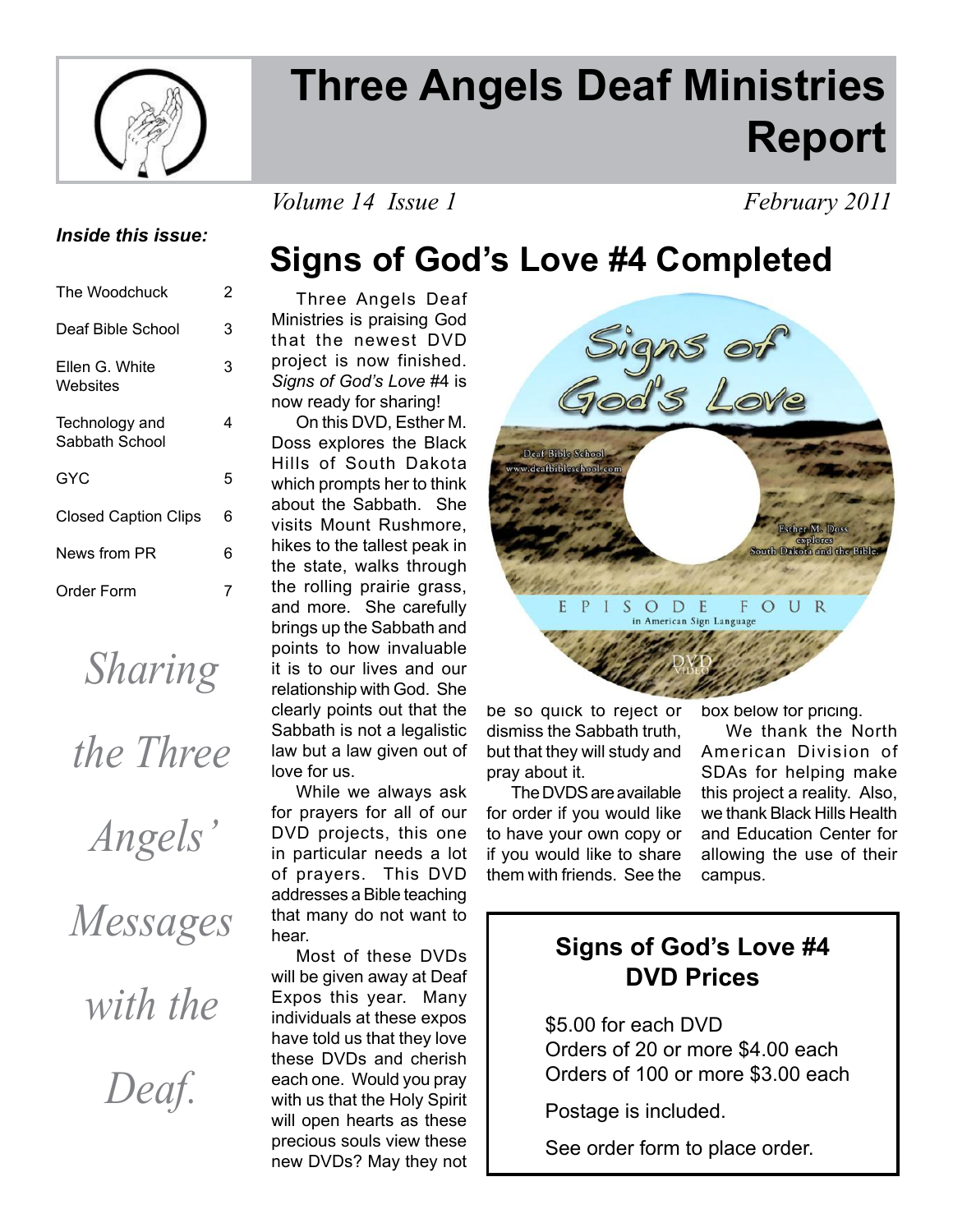### **From the Speaker: The Woodchuck**

 We live in a "wooded" suburb near a huge Federal farm (U.S. Department of Agriculture). In the summer of 2009, vegetables were missing from our backyard garden. We suspected that someone, perhaps a kid, was stealing our vegetables during the night or when we were out of town. Then one day, while looking through a window, I saw something big and brown moving toward the garden. I looked carefully and watched the woodchuck (ground hog) having a nice feast in our garden. We were surprised that a woodchuck had invaded our garden. You can imagine how foolish we felt for thinking someone was trespassing in our yard. Then, the war against the wily woodchuck had begun.

 We tried to keep the woodchuck from entering our yard. We found a hole under the fence on the side of the property so we put in wooden stakes to block it. It worked for a while, but that stubborn creature dug a new hole. We put wooden stakes in the new hole, but the woodchuck found a way around the fence.

 Winter came, providing us a period of peace. Next summer, no sign of invasion was found in our garden, so we assumed the woodchuck must have moved or died. I wanted to make sure that an invasion would not happen again, so I bought an organic repellent which guaranteed to prevent any creatures from entering the garden. The repellent seemed to have worked because nothing touched our garden for a long time! However, one day just as our tomatoes and cantaloupes were ripening, we discovered them damaged. We were frustrated with the woodchuck. After losing many battles, I decided to buy a large cage trap. I placed a delicious tomato in the trap right in the garden, but he would not touch it, preferring to feast on our crops near the trap. It seemed that the tomato was not attractive enough. I decided to put a half ripened cantaloupe in the trap and put it near the woodchuck's hole. Finally, the woodchuck was trapped! After a short display of victory to our neighbor, who blamed it for destroying her tulips, I took the woodchuck to a country area and released it. We hope that it will not come back!

 The point of this story is to share my concern about the attitude of God's people in these last days. First, let me ask you, would you like being trapped? No! Of course not. The same is true for a woodchuck. But, suppose the woodchuck was left in the trap and was given cantaloupes— his favorite treat—to eat, would it still be unhappy in its prision? Maybe yes and maybe no. According to research, people learn to accept things that they cannot change. We become used to the trap.

Sin is like the trap. We are all sinners and our sinful nature fights against the spiritual things from God. In other words, we are all trapped in sin and we seem to like it because of some sin we enjoy.

 Like the woodchuck, which willingly entered the trap, we are willing to go to many places that are not right for Christians to be. Often we feel that "they are not that bad." We believe that we have a God who is so kind, loving, and forgiving. We believe that as long as we are Christians, God is always on our side. While in reality, we are on Satan's side. Some Adventists have begun to accept the idea of "once saved, always saved." We must be careful or we may not see that we are trapped, blinded to the dangers of this idea. Some Christians just ignore God's warnings and prohibitions because they believe that God does not expect us to overcome our sinful habits and desires. They think, as long as we are saved we are still safe.

 That wily woodchuck was smart and avoided our traps and obstacles. But, it was still dumb in failing to resist temptation—the delicious cantaloupe! The woodchuck is a big eater. It eats almost everything that grows on the ground, but it has a special liking for certain foods. God's people are smart and but they can be too confident. We may know the Bible and its doctrines, but we are becoming lukewarm. "I know your works, that you are neither cold nor hot. I could wish you were cold or hot. So then, because you are lukewarm, and neither cold nor hot, I will vomit you out of My mouth. Because you say, 'I am rich, have become wealthy, and have need of nothing'—and do not know that you are wretched, miserable, poor, blind, and naked" (Revelation 3:15-17). We have heard of the song, "Trust and Obey." Today, some of us feel that this song is too legalistic. We talk a lot about grace. That is good! But, we need to be sure that it is balanced. Christians today have different views of grace. Only the Bible's definition of grace is correct!

 Can we get the wrong idea about grace? Yes. We need to be careful when we read some Christian books on grace. Sometimes Christians who had bad experiences with legalism and criticism tend to become too liberal. Overemphasizing grace without the proper context of the Bible is dangerous. It is the same with overemphasizing the law. It is harmful and not balanced. We must avoid the trap of wrong teachings and feelings. Jesus has plenty to say about losing eternal life because of deception—or trap. Too much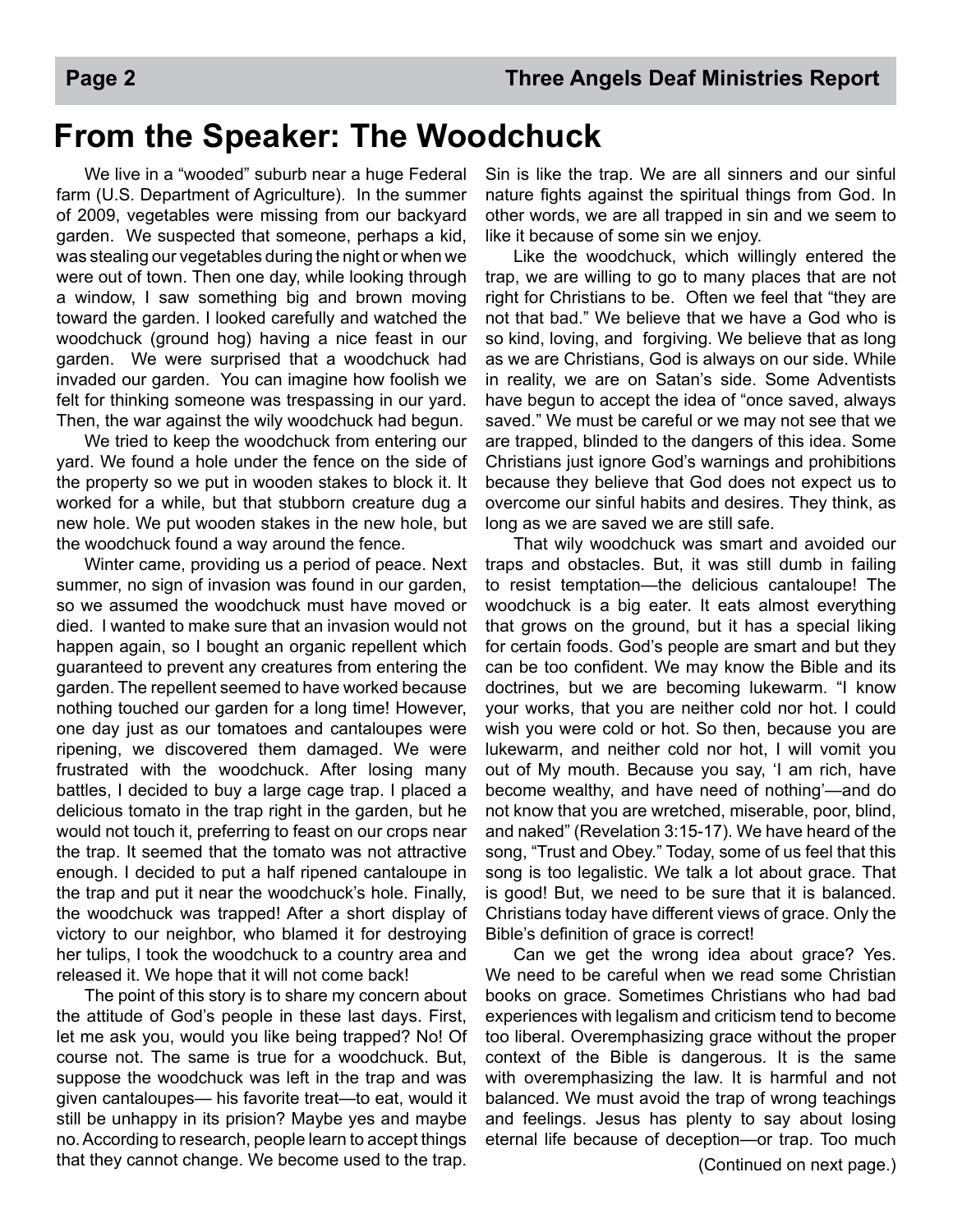### **Deaf Bible School**

The Deaf Bible School continues to be very active. Francisca Trexler, the Deaf Bible School (DBS) instructor, shares this about one of the students. "The person just called me Saturday night. She was excited to learn about the Deaf Bible School through *The Deaf Messenger*. She was more than happy to meet me as a Bible instructor. She had been praying to God that the Bible instructor would be Deaf. She was all delighted to talk with me and asked me many good questions. I explained to her what the Bible says and satisfied her questions. Also she and I read about Creation in Genesis 1 together. She was amazed at God's powerful abililty to create; she had never thought of this before. Again she was praising God to meet me. She made me smile. We will meet every Tuesday and Thursday to study more deeply in the Bible. She also is a Bible student with me. She is doing very well in her studies!"

Here are a few recent letters from DBS students: "Thank you so much for the lessons and the Bible. **I have learned so much.** The new Bible [NIrV] is easy to read. Thank you so much." This lady is eager to continue Bible studies with us.

"Yes, they [Bible students] will do the God's Way and Amazing Facts. I believe they will want to learn the Word of God in Bible. **This is so exciting.** I pray for you to keep the Deaf people up for God's word. I pray for you. You will be fine. Big Smile."

One 22-year-old young man from Ghana, Africa sent an email. His family is Muslim. "I thank God that I have completed God's Way and received certification today. **This lesson is really helpful to me.** I wish to get another certification again. May the heavenly Father bless you."

### **The Woodchuck**

emphasis on one side—grace or law—can confuse us. The woodchuck had a special desire for a certain fruit and was unable to resist it. We are easily tempted by our feelings and sinful desires. But, God has a plan for us. Jesus emphasizes His point when He said, "If you love Me, keep My commandments" (John 14:15). Let us resolve to keep our eyes on Jesus Christ all the time, not some of the time.

**Suggested EGW Websites**

 We believe the Spirit of Prophecy is a special gift of God as a source of instruction, comfort, and warning. Recently, Elder Ted Wilson, the Seventh-day Adventist Church president, preached at the Generation of Youth for Christ conference. He said, "Among some of our church members there is a tendency to downplay or even dismiss the counsels of the Spirit of Prophecy. We hear today that while the writings of Ellen White may have some devotional value, we should not let her 'limited 19th-century perspective' shape our 21st century understanding of Bible truth. But I believe, and the Seventh-day Adventist Church firmly and unashamedly upholds, that the Spirit of Prophecy is one of God's greatest gifts to His end-time remnant people. Trust the Word of the Lord, and follow the counsel of His humble messenger, Ellen White. Let no one—local church leader, pastor, teacher, administrator, or anyone—turn you from that complete trust in the Spirit of Prophecy which points to the Bible as God's authoritative Word!"

 During his address at the General Conference Session, Elder Ted Wilson also stated, "Accept the Spirit of Prophecy as one of the greatest gifts given to the Seventh-day Adventist Church not just for the past but, even more importantly, for the future. While the Bible is paramount in our estimation as the ultimate authority and final arbiter of truth, the Spirit of Prophecy provides clear, inspired council to aid our application of Bible truth."

Some websites we recommend are:

**www.whiteestate.org** (You can search all of her writings on this website.)

#### **www.ellenwhiteanswers.org www.sdaforme.org**

 3ADM has two books written by Ellen G. White in simpler Easy Reading English, Steps to Christ and Story of Redemption. For pricing and order information, turn to our order form. Continued from previous page.

### **Speaker/Director's Schedule**

Feb. 5—Miami, FL (DeafNation Expo)

March 5—Phoenix, AZ (MATA)

April 2—Greensboro, NC (DeafNation Expo)

April 9—Warren, MI (DeafNation Expo)

*David M. Trexler*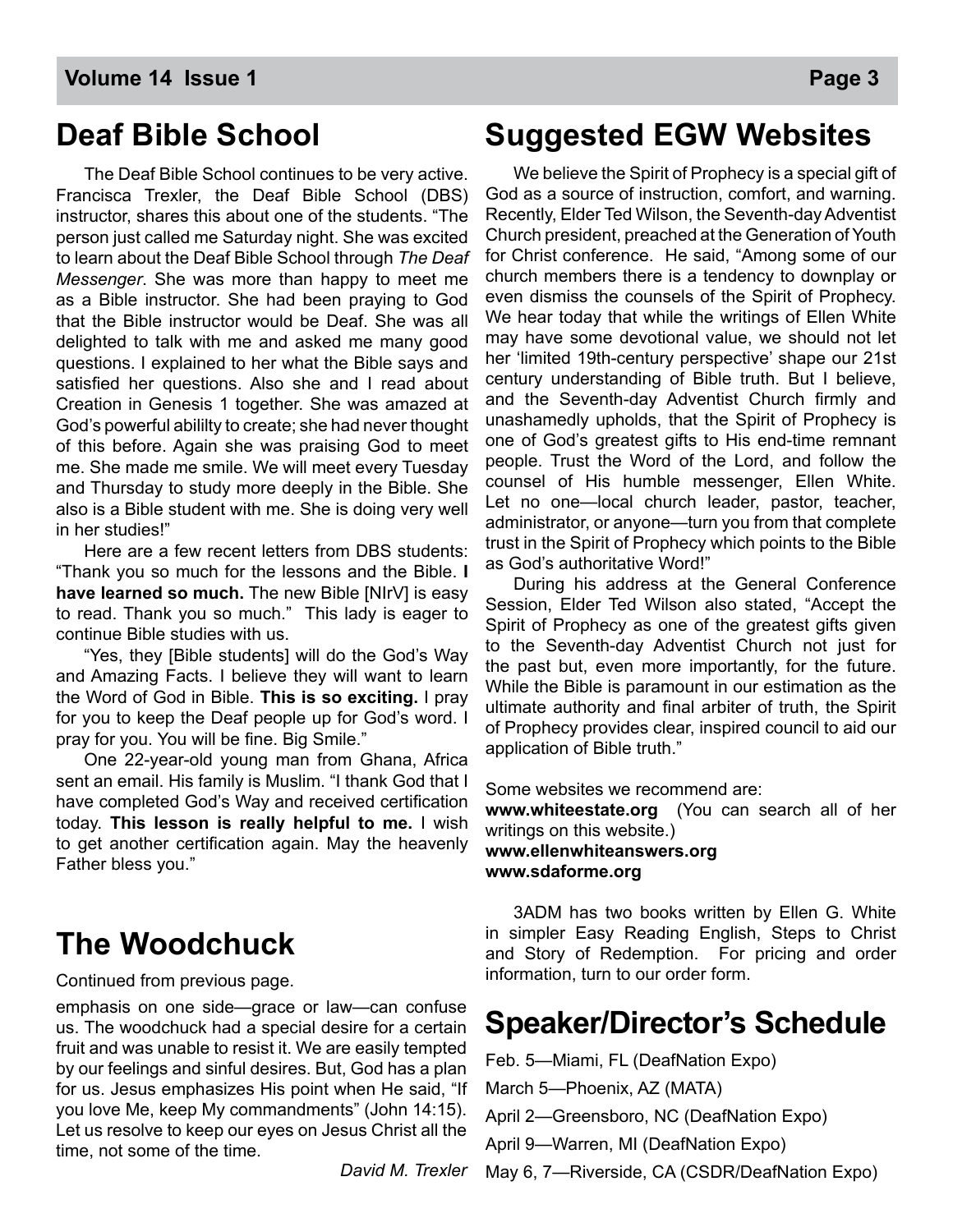### **Technology Allows New Options for Sabbath School**

In December, David and Francisca Trexler spent time in Colorado with family and friends. The first Sabbath found the Trexler's visiting with Don and Julita Sutton in Frederick, CO, about 20 miles north of Denver. Due to the weather, they decided to stay at home for worship instead of driving on slippery roads. Don had an idea. Why not ask Rachel Reichtell to join them for their study of the Sabbath school lesson? Rachel is a young Adventist Deaf lady living in Colorado Springs, CO. They enjoyed a long Sabbath school class together. So, how did she join their study? The Trexler's set up one of their laptops which has the Z4 software. Z4 is a product of ZVRS and can be used much like a video phone or video chat. The drawback was that Rachel could not see everyone during the discussion, so someone had to relay (or repeat the signing) for her.

The next Sabbath, the Trexler's visited the Boulder SDA Church. They enjoyed a very long Sabbath school with the Sutton's and Ken Abernathy. Three distant members also joined them, two from Michigan and one from California. This time, the group used two laptops.

The next week, the Trexler's were back at the Boulder SDA Church. This time, the church services were interpreted. Don used his computer (using the Z4 service) and faced the camera toward the interpreter. The Deaf people were able to watch the interpreter as though she was being live-streamed. That church has WiFi which made it possible to help the distant Deaf people to worship together with them.

Technology has opened up so many options for worship and studying together, especially for those who live far distances from each other.

### **Western Deaf Camp Meeting**

It is my pleasure to announce with God's blessing that the Western Deaf Camp Meeting will be held at Milo Adventist Academy in Oregon on July 10-17, 2011. You can find camp meeting information on our website under "Camp Meeting." The website is still being developed, but you can still surf the webpages.

#### **www.NWDeafBible.com**

Chuck McGehee Director of Western Deaf SDA Camp Meeting



Sabbath school in the Sutton's home. Notice the laptop on the coffee table.



Sabbath school at the Boulder, CO SDA Church. Ken Abernathy., the Trexler's, and Julita Sutton are pictured here.



Here you can see the three Sabbath School visitors.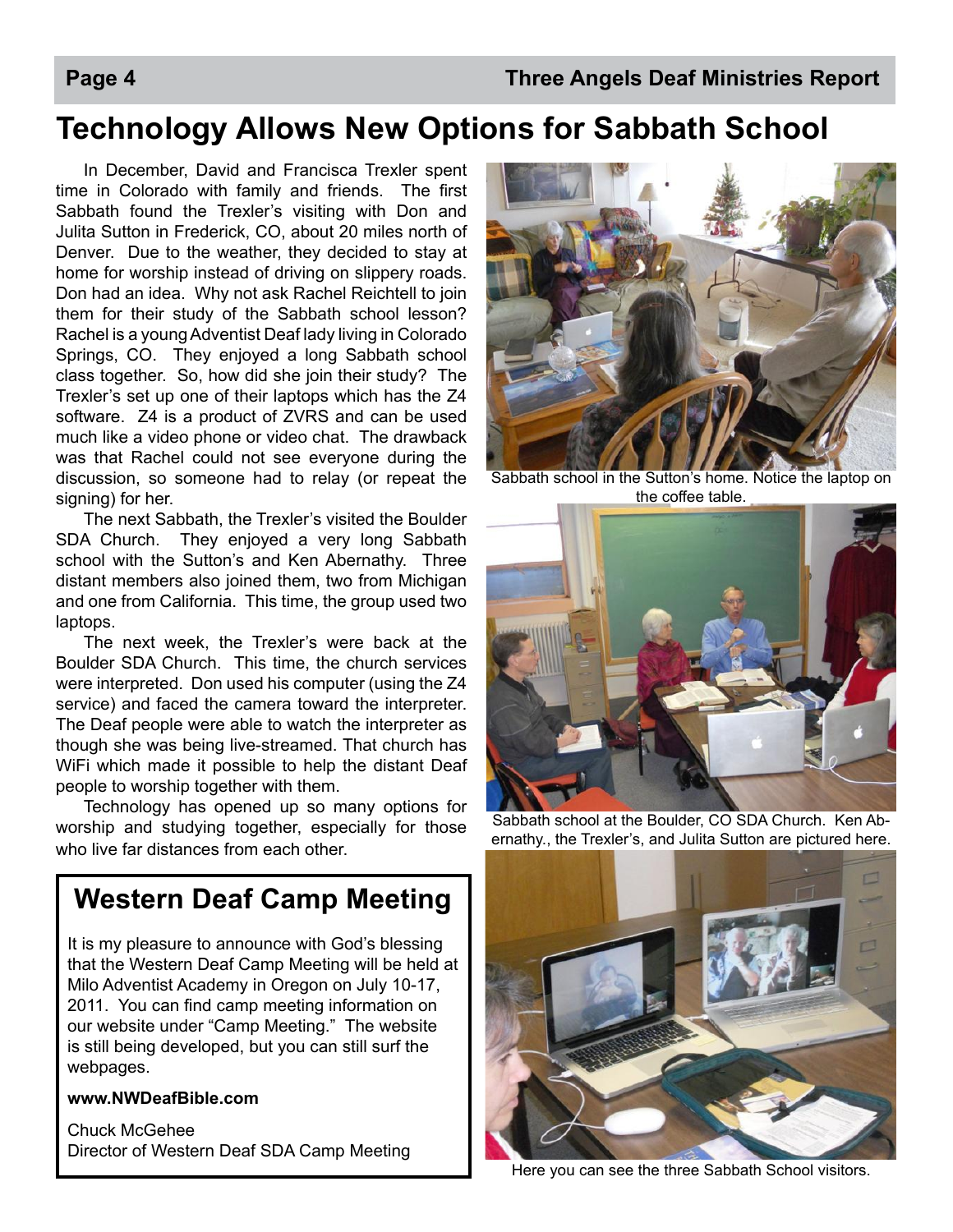#### **Volume 14 Issue 1 Page 5**

### **Generation of Youth for Christ (GYC)**

 3ADM had a booth at the recent GYC conference which was held December 29-January 2 in Baltimore, MD. GYC is focused on equipping and inspiring Seventh-day Adventist youth and young adults to be ambassadors for Christ. Approximately 6,000 attended the meeting. Among them were seven Deaf attendees and four interpreters.

 The response at our booth was very positive. I was pleasantly surprised that many of those that stopped by the booth were ASL students in college, some working to become interpreters. Several others had relatives who are Deaf Adventists and are lonely. They were absolutely excited to learn that there was indeed a Deaf SDA community. One young man was astonished to see our booth and immediately tears began filling his eyes. His 20-year-old sister is Deaf and is a faithful SDA, however so very lonely. He told me that it was so hard for her growing up SDA. I was surprised to learn that he and his sister live only an hour from Orlando, FL. Yani Uribe, a Deaf member from the Orlando area, was standing nearby. I introduced the two of them; all of us eagerly swapped contact information.

 Some knew Deaf non-Adventists and wanted to know how to reach out to them. A lady from North Carolina has a booth at a farmer's market. A Deaf lady also sells produce there and they have a good rapport. This lady asked me how to improve her signing skills and how to share the gospel with her Deaf friend. She had been thinking about this for a long time.

 A sweet young lady from Portugal has been ministering to a Deaf woman in her church. She explained that Portugal does not have good services for the Deaf with few interpreters available. Life can be difficult and Deaf people are often shunned. She came to GYC hoping to find some tool that might help her work with the Deaf lady. She was immensely delighted with a copy of *Signs of God's Love* #1, which has Portuguese subtitling. She took other materials and I gave her encouragement and some ideas.

 Our presence at GYC is invaluable as this group of young adults are actively involved in ministry. They are (or will be) pastors, teachers, missionaries, Bible workers, ministry leaders, etc. They need to be exposed to Deaf ministry. Good contacts were made and the future of Deaf ministry is healthier because of this time spent at GYC.

 As a note, all of the main sessions were live streamed. Also, GYC set up a camera for the interpreters so that Deaf individuals at home would be

able to watch a live stream feed, as well. There were a few lessons learned and we hope that problems are corrected for the next GYC. We appreciate Daniel Hill and Thomas Biehl for getting the live stream feed online. Daniel Hill is originally from White Salmon, WA and is now attending the MacDonald church in TN.

 Many thanks to the four interpreters: Darrell Strait, Melissa Beattie, Monica Mack, and Pauline Rose.

*Esther M. Doss* 



Monique Christiansen poses for a quick photo with friends who are ASL students.



Monica Mack, interpreter (left) and Monique Christiansen, Deaf (right) stand with new friends who have a passion for learning ASL. Each year, GYC attendees spend an afternoon in outreach, going door-to-door in the city. This year (like last year) Deaf attendees participated. Destiny

(second from left in above photo) and Monique were a team. Together they knocked on 25 doors, giving away 25 tracts, 20 health expo flyers, and 5 Bible study enrollment cards. They also signed 3 people up for Bible studies and prayed with 7 people. (Photos: Monique Christiansen)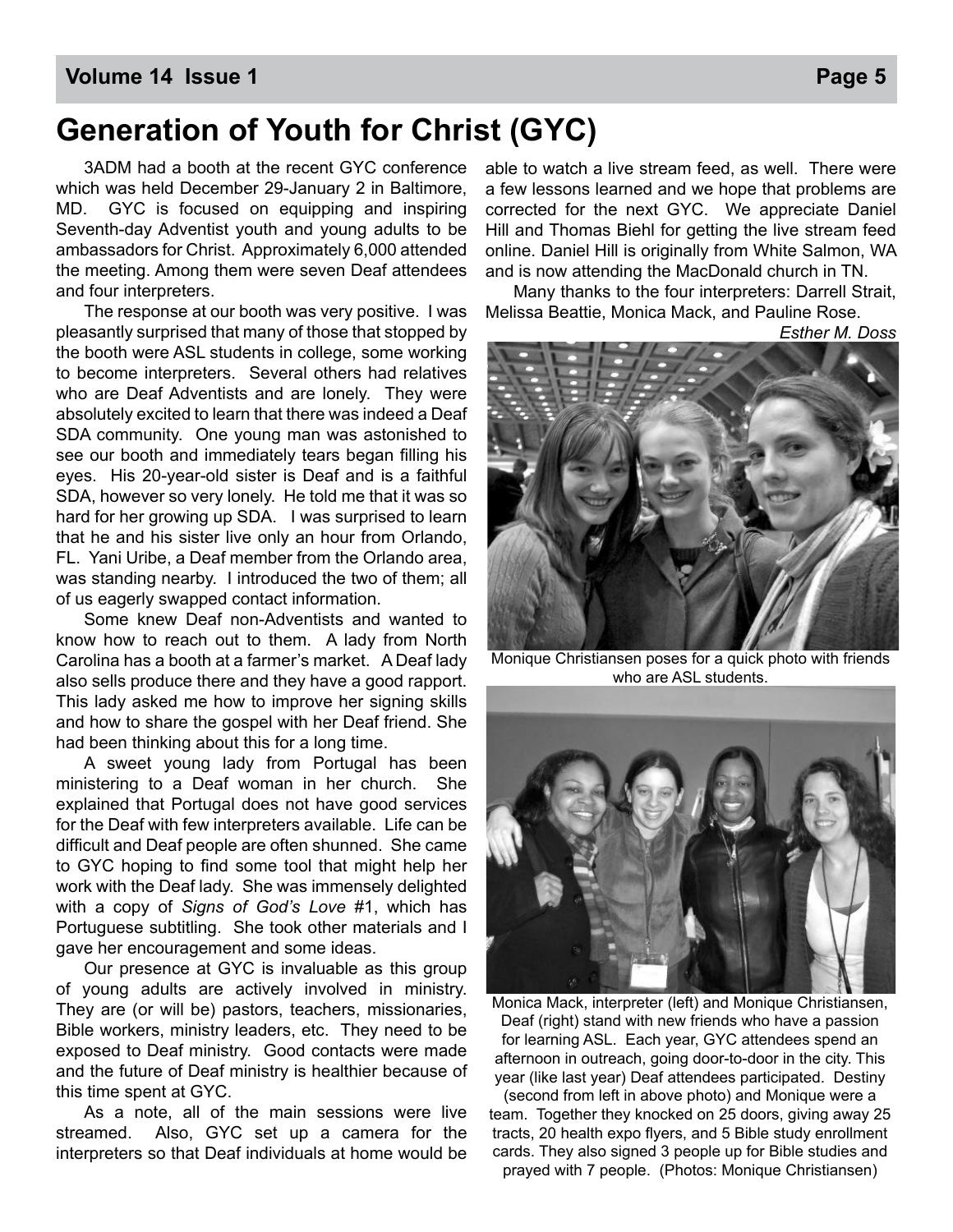### **Closed Captioned Clips**

The Adventist Church's Sabbath School department recently posted animations for the children's lessons on YouTube. These animations are closed captioned so Deaf children or Deaf adults who are young at heart can watch them.

The animations are colorful, clear, and are only a few minutes long. You can find them on YouTube by searching for "gracelink animations." Their channel is called Sabbath School.

Falvo Fowler, the executive producer for these programs, visited the 3ADM booth at the ASI convention in 2007 where he met Esther Doss and Wanda Watson. They told him about the lack of resources for the Deaf. Later, Debra Brill and Larry Evans presented to church leaders the need for stronger ministry to the Deaf community. He was moved to do something in his department that might make a difference. Falvo hopes that more closed captioning can be added to additional programming.We encourage our newsletter readers to see these short videos on YouTube and think of ways that you could use them to share Jesus with others.



### *In Memory of...* **Donations**

Arthur Griffith by Charles and Susan Giansanti and Richard and Marcella West Sylvia House by Carl and Elaine Ferguson, Dorothy Gradt, and Marshall House James (Jimmy) Smith by Charlotte Porter

#### *In Honor of...*

Marvin Budd by Luis Leonor Elbert Ihrig by Harold Ihrig

### **Divine Appointments in PR**

My wife and I are helping a Deaf ministry grow in a church about 2 hours away. I met the hard-of-hearing man who has been faithfully attending the Adventist meetings. After meeting him, I realized that he is actually from [New York City] and understands English better than Spanish. I will be giving him the first two God's Way Bible studies for him to study on his own. While, of course, we will study God's Word on Sabbaths.

While driving around, we were flagged down by a Father whose 12 year old deaf son is looking for a good Christian atmosphere. The father is Pentecostal but fears that his son's Jehovah's Witness interpreter may be teaching him false doctrines. While we spoke to this man another hearing parent stopped to get our contact info. This child is a 5 year old deaf girl. We welcome your prayers as the Lord prepares the SDA church of Dominguito to minister to the Deaf community.

*Harold Molina in Puerto Rico*

### **Revival and Reformation**

The Seventh-day Adventist Church leadership has made a call for revival and reformation. They have asked all churches, leaders, pastors, and members to pray and seek a closer walk with God. The leadership has stated, "Our Lord longs for a revived people whose lives reflect the loveliness of His character. There is nothing that Jesus desires more than a people who are passionate about personally knowing His love and sharing that love with others. . .There is nothing more important than knowing Jesus, studying His word, understanding His truth and seeking His promise for the outpouring of the Holy Spirit in latter-rain power for the fulfilling of the gospel commission."

We, too, believe that there is a deep need for a revival. The time for God's people to be fully surrendered to Him is NOW! We are dedicating more time to prayer and study, and invite you to do the same. Would you join with church leaders and millions of other Seventhday Adventists seeking a deeper relationship with Jesus and the outpouring of the Holy Spirit at 7:00 each morning or evening, seven days a week. This is a call to total commitment to Jesus and to experience the life-changing power of the Holy Spirit that our Lord is longing to give now.

For more information, visit: **www.revivalandreformation.org**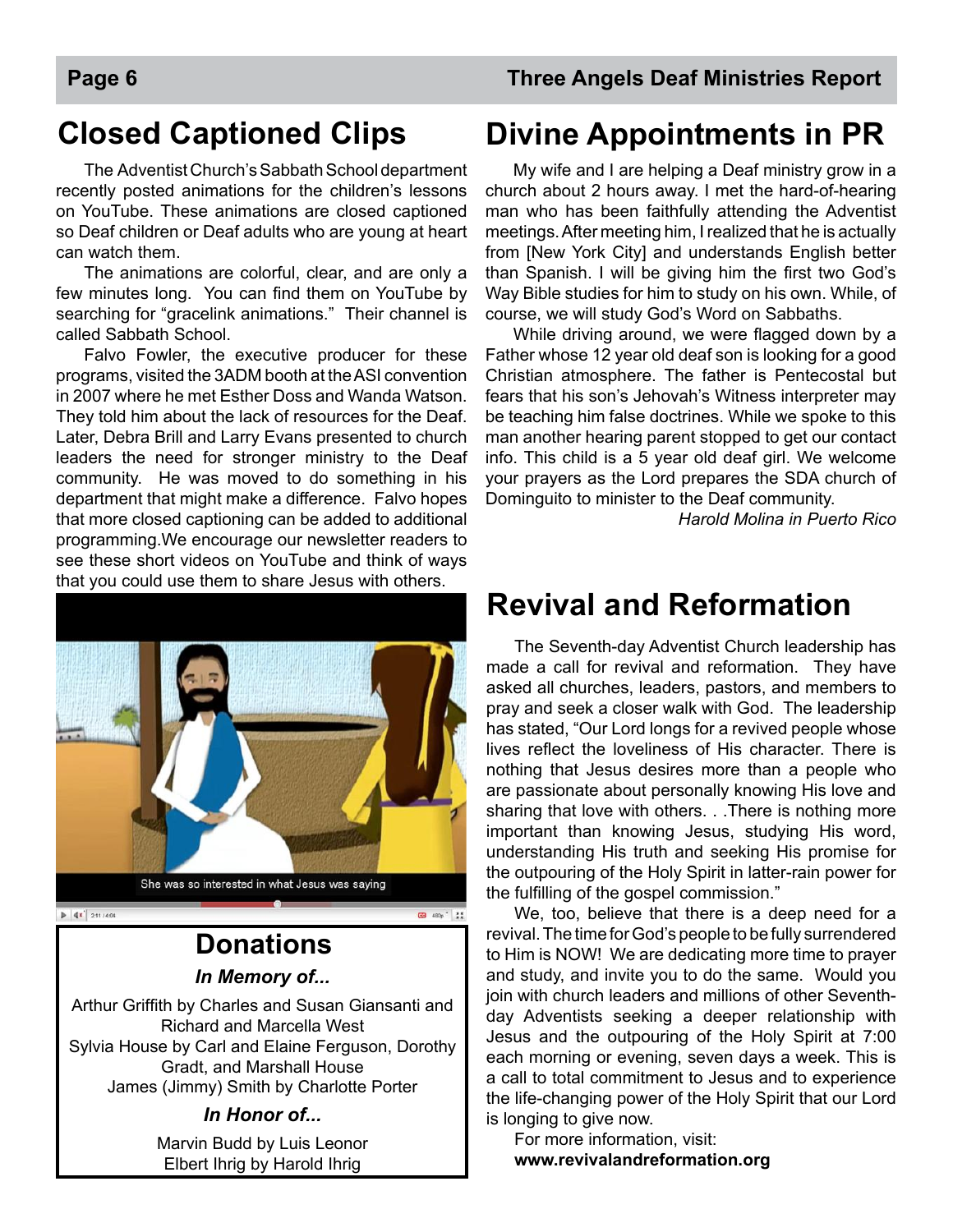## **Order Form -- All prices include USA shipping**

| _________________________State_______ Zip_<br>$City$ <sub>__</sub><br>** Please print. Contact us for orders outside the USA for shipping costs. |                                                                                                                                                                                                                         | Please make your check or<br>money order payable to:<br><b>Three Angels Deaf Ministries</b><br>P.O. Box 6114<br>Mesa, AZ 85216-6114 |                        |
|--------------------------------------------------------------------------------------------------------------------------------------------------|-------------------------------------------------------------------------------------------------------------------------------------------------------------------------------------------------------------------------|-------------------------------------------------------------------------------------------------------------------------------------|------------------------|
|                                                                                                                                                  |                                                                                                                                                                                                                         |                                                                                                                                     |                        |
|                                                                                                                                                  | <b>DONATION:</b> I support ADM's ministry. Here is my \$ _________ love gift.                                                                                                                                           |                                                                                                                                     |                        |
|                                                                                                                                                  | <b>EASY-READING BAPTISMAL STUDIES</b><br>28 fundamental beliefs studies for baptismal candidates.                                                                                                                       | Price                                                                                                                               | $$10.00**$             |
|                                                                                                                                                  | <b>CD-ROM: HYPERSIGN INTERACTIVE DICTIONARY OF ASL (CD-ROM)</b><br>Full-motion video; age specific vocabulary. Requires Windows 98 or better.                                                                           | Price                                                                                                                               | \$25.00**              |
|                                                                                                                                                  | AMERICAN SIGN LANGUAGE DVD COMBO (DVD)<br>ASL DVD Learning System and ASL DVD Dictionary. Save \$3.                                                                                                                     | Price                                                                                                                               | \$55.00**              |
|                                                                                                                                                  | <b>AMERICAN SIGN LANGUAGE DVD DICTIONARY</b> (DVD)<br>Over 700 signs with photo illustration of sign (e.g. picture of "shoes").                                                                                         | Price                                                                                                                               | $$23.00**$             |
|                                                                                                                                                  | <b>AMERICAN SIGN LANGUAGE DVD LEARNING SYSTEM (DVD)</b><br>Includes 2 DVDs: "Getting Started in Signing" and "Say It With Signing." Makes<br>learning ASL easy and fun for yourself or as a gift to family and friends. | Price                                                                                                                               | \$35.00**              |
|                                                                                                                                                  | <b>SIGN LANGUAGE COLORING BOOKS</b><br>A set of 3 coloring books: Creation, Moses, and Jesus                                                                                                                            | Price                                                                                                                               | $$8.00**$              |
|                                                                                                                                                  | THE STORY OF REDEMPTION, EASY READING EDITION<br>Tells how sin began and how Jesus will save His people from sin & eternal death.                                                                                       | Price                                                                                                                               | $$7.00**$              |
|                                                                                                                                                  | STEPS TO CHRIST, EASY READING EDITION<br>A book that leads us to a better relationship with Jesus.                                                                                                                      | Price                                                                                                                               | $$7.00**$              |
|                                                                                                                                                  | <b>MARGIE ASKS WHY, EASY READING EDITION</b><br>A fascinating book about the battle between God and Satan.                                                                                                              | Price                                                                                                                               | $$7.00**$              |
|                                                                                                                                                  | <b>CAN YOU HEAR US?</b> (booklet - 10 copies)<br>A quick reference quide to Deaf Ministry. Order extra copies to share with others!                                                                                     | Price                                                                                                                               | \$10.00**              |
|                                                                                                                                                  | <b>THE SEVENTH DAY (5 DVDs)</b><br>A documentary about the history of the Sabbath. (CLOSED CAPTIONED)                                                                                                                   | Price                                                                                                                               | \$75.00**              |
|                                                                                                                                                  | THE FINAL EVENTS OF BIBLE PROPHECY (DVD)<br>A 43-minute documentary about what the Bible says about the last days of<br>earth history. (ENGLISH SUBTITLES)                                                              | Price                                                                                                                               | \$12.00**              |
|                                                                                                                                                  | <b>KEEPERS OF THE FLAME SERIES (2 DVDs)</b><br>This 8-part series covers the history of the Christian church, as well as the<br>history of the Adventist church. (ENGLISH SUBTITLES)                                    | Price                                                                                                                               | \$45.00**              |
|                                                                                                                                                  | SIGNS OF GOD'S LOVE #4 DVD - Sabbath                                                                                                                                                                                    | Price                                                                                                                               | $$5.00**$              |
|                                                                                                                                                  | SIGNS OF GOD'S LOVE #3 DVD - God's Law of Love                                                                                                                                                                          | Price                                                                                                                               | $$5.00**$              |
|                                                                                                                                                  | SIGNS OF GOD'S LOVE #2 DVD - What Happens when you Die?                                                                                                                                                                 | Price                                                                                                                               | $$5.00**$              |
|                                                                                                                                                  | SIGNS OF GOD'S LOVE #1 DVD - Salvation and God's Love                                                                                                                                                                   | Price                                                                                                                               | $$5.00**$              |
|                                                                                                                                                  | THE REVELATION OF JESUS CHRIST VIDEO SERIES<br>A set of 13 VHS or DVD videos in ASL by Pastor David Trexler.<br>Includes comprehensive set of study notes. (With voice)                                                 | <b>VHS Price</b><br><b>DVD Price</b>                                                                                                | \$40.00**<br>\$90.00** |
|                                                                                                                                                  | <b>AMAZING BIBLE TRUTHS VIDEO SERIES (7 DVDs)</b><br>A set of DVDs covering 14 Bible topics in ASL by Francisca Trexler. (No voice)                                                                                     | Price                                                                                                                               | \$65.00**              |